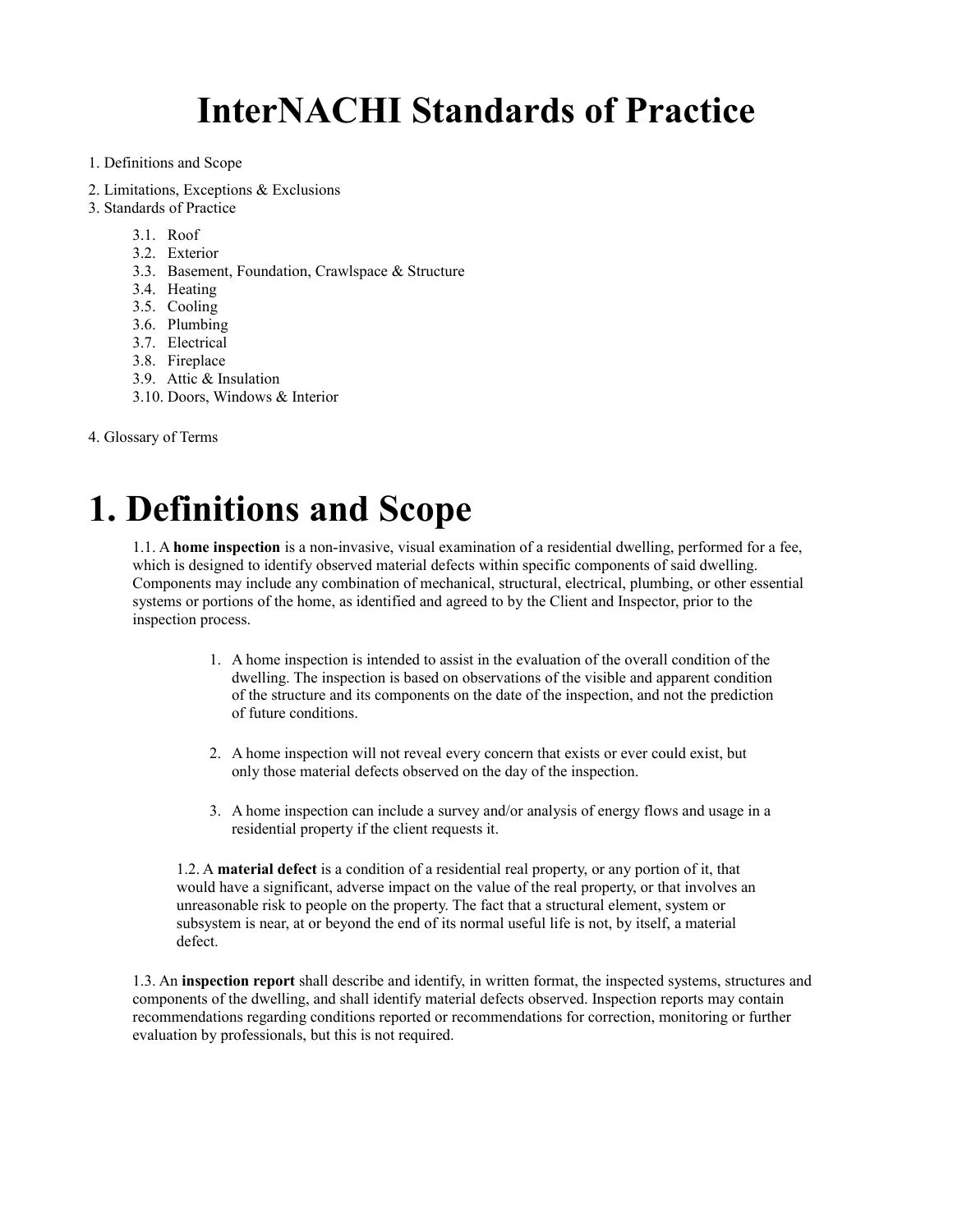# **2. Limitations, Exceptions & Exclusions**

## 2.1. **Limitations:**

- 1. An inspection is not technically exhaustive.
- 2. An inspection will not identify concealed or latent defects.
- 3. An inspection will not deal with aesthetic concerns or what could be deemed matters of taste, cosmetic defects, etc.
- 4. An inspection will not determine the suitability of the property for any use.
- 5. An inspection does not determine the market value of the property or its marketability.
- 6. An inspection does not determine the insurability of the property.
- 7. An inspection does not determine the advisability or inadvisability of the purchase of the inspected property.
- 8. An inspection does not determine the life expectancy of the property or any components or systems therein.
- 9. An inspection does not include items not permanently installed.
- 10. These Standards of Practice apply only to homes with four or fewer dwelling units.

### 2.2. **Exclusions:**

I. The inspector is not required to determine:

- 1. property boundary lines or encroachments.
- 2. the condition of any component or system that is not readily accessible.
- 3. the service life expectancy of any component or system.
- 4. the size, capacity, BTU, performance or efficiency of any component or system.
- 5. the cause or reason of any condition.
- 6. the cause for the need of repair or replacement of any system or component.
- 7. future conditions.
- 8. compliance with codes or regulations.
- 9. the presence of evidence of rodents, animals or insects.
- 10. the presence of mold, mildew, fungus or toxic drywall.
- 11. the presence of airborne hazards.
- 12. the presence of birds.
- 13. the presence of other flora or fauna.
- 14. the air quality.
- 15. the existence of asbestos.
- 16. the existence of environmental hazards.
- 17. the existence of electromagnetic fields.
- 18. the presence of hazardous materials including, but not limited to, the presence of lead in paint.
	- 19. any hazardous waste conditions.
- 20. any manufacturers' recalls or conformance with manufacturer installation, or any information included for consumer protection purposes.
- 21. operating costs of systems.
- 22.replacement or repair cost estimates.
- 23. the acoustical properties of any systems.
- 24. estimates of the cost to operate any given system.
- II. The inspector is not required to operate:
	- 1. any system that is shut down.
	- 2. any system that does not function properly.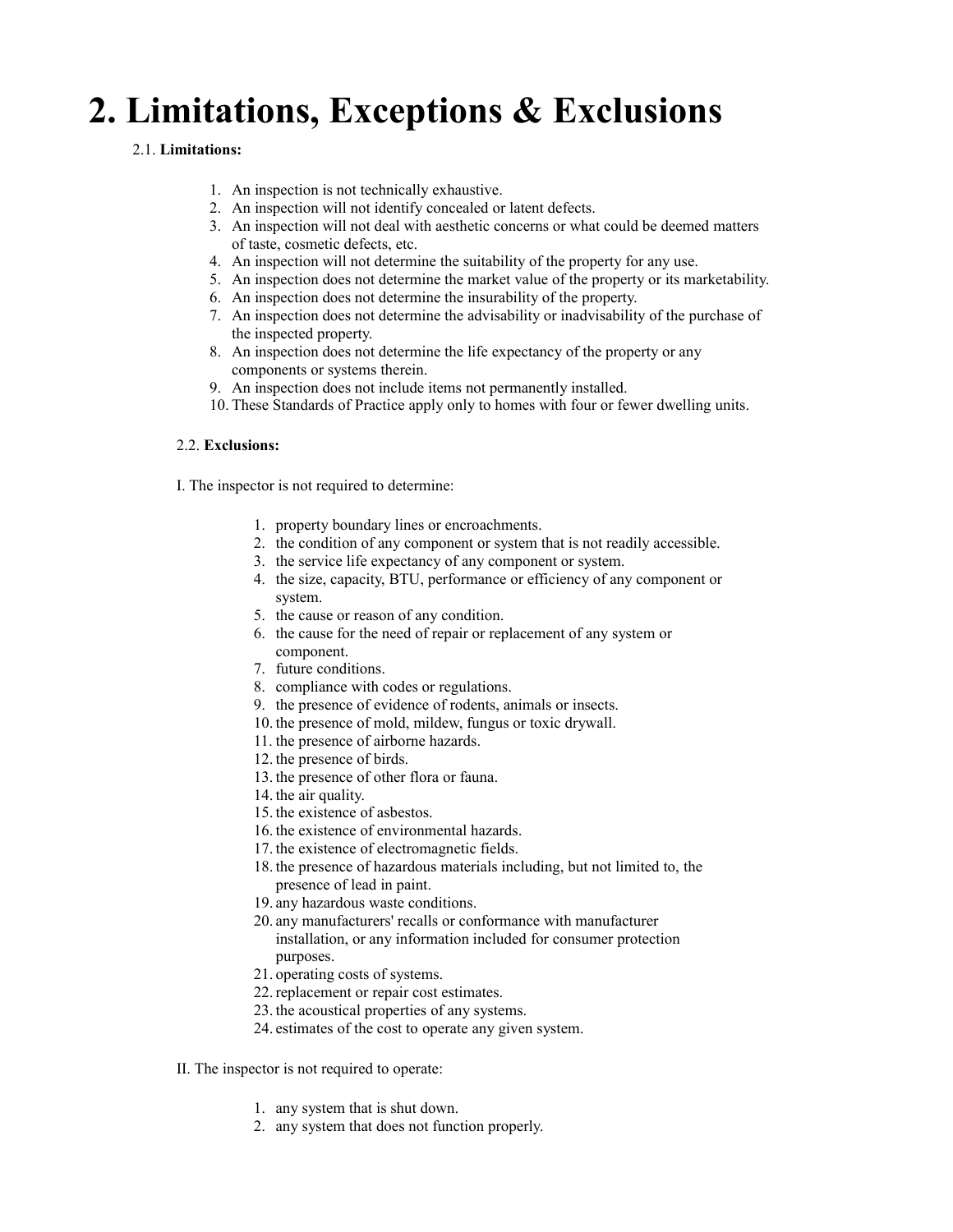- 3. or evaluate low-voltage electrical systems such as, but not limited to:
	- 1. phone lines;
	- 2. cable lines;
	- 3. satellite dishes;
	- 4. antennae;
	- 5. lights; or
	- 6. remote controls.
- 4. any system that does not turn on with the use of normal operating controls.
- 5. any shut-off valves or manual stop valves.
- 6. any electrical disconnect or over-current protection devices.
- 7. any alarm systems.
- 8. moisture meters, gas detectors or similar equipment.
- III. The inspector is not required to:
	- 1. move any personal items or other obstructions, such as, but not limited to:
		- 1. throw rugs;
		- 2. furniture;
		- 3. floor or wall coverings;
		- 4. ceiling tiles;
		- 5. window coverings;
		- 6. equipment;
		- 7. plants;
		- 8. ice;
		- 9. debris;
		- 10.snow;
		- 11. water;
		- 12. dirt;
		- 13. foliage; or
		- 14. pets.
	- 2. dismantle, open or uncover any system or component.
	- 3. enter or access any area that may, in the opinion of the inspector, be unsafe.
	- 4. enter crawlspaces or other areas that are unsafe or not readily accessible.
	- 5. inspect underground items, such as, but not limited to, underground storage tanks or other indications of their presence, whether abandoned or actively used.
	- 6. do anything which, in the inspector's opinion, is likely to be unsafe or dangerous to the inspector or others, or damage property, such as, but not limited to: walking on roof surfaces, climbing ladders, entering attic spaces, or negotiating with pets.
	- 7. inspect decorative items.
	- 8. inspect common elements or areas in multi-unit housing.
	- 9. inspect intercoms, speaker systems, radio-controlled security devices, or lawn irrigation systems.
	- 10. offer guarantees or warranties.
	- 11. offer or perform any engineering services.
	- 12. offer or perform any trade or professional service other than home inspection.
	- 13.research the history of the property, report on its potential for alteration, modification, extendibility or suitability for a specific or proposed use for occupancy.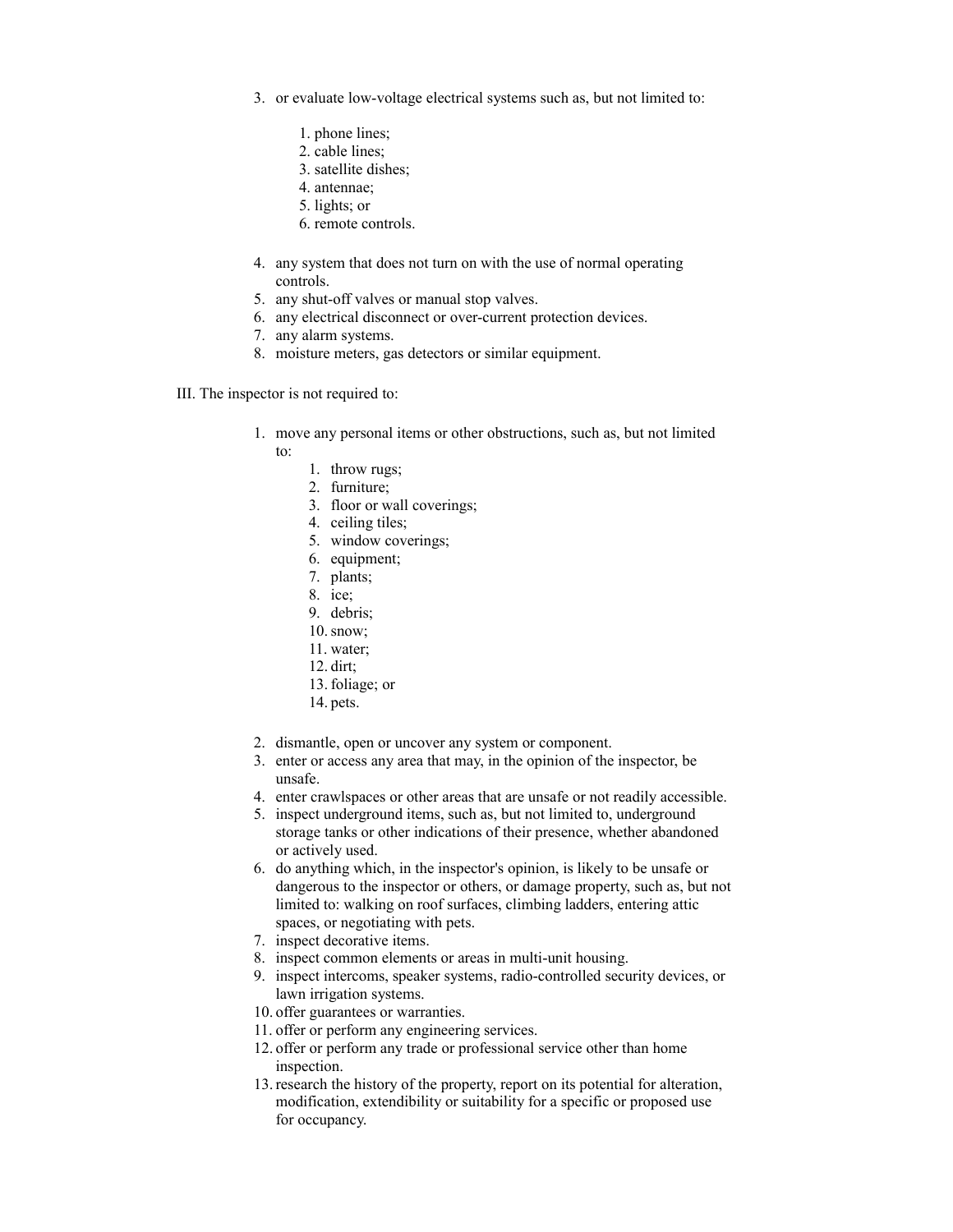- 14. determine the age of construction or installation of any system structure or component of a building, or differentiate between original construction and subsequent additions, improvements, renovations or replacements.
- 15. determine the insurability of a property.
- 16. perform or offer Phase 1 environmental audits.
- 17. inspect any system or component which is not included in these Standards.

# **3. Standards of Practice**

#### 3.1. **Roof**

I. The inspector shall inspect from ground level or eaves:

- 1. the roof covering/materials;
- 2. the gutters;
- 3. the downspouts;
- 4. the vents, flashing, skylights, chimney and other roof penetrations; and
- 5. the general structure of the roof from the readily accessible panels, doors or stairs.
- II. The inspector is not required to:
	- 1. walk on any pitched roof surface.
	- 2. predict the service life expectancy.
	- 3. inspect underground downspout diverter drainage pipes.
	- 4. remove snow, ice, debris or other conditions that prohibit the observation of the roof surfaces.
	- 5. move insulation.
	- 6. inspect antennae, satellite dishes, lightning arresters, de-icing equipment, or similar attachments.
	- 7. walk on any roof areas that appear, in the opinion of the inspector, to be unsafe.
	- 8. walk on any roof areas if it might, in the opinion of the inspector, cause damage.
	- 9. perform a water test.
	- 10. warrant or certify the roof.
	- 11. confirm proper fastening or installation of any roof-covering material.

#### 3.2. **Exterior**

I. The inspector shall inspect:

- 1. the exterior wall-covering material, flashing and trim;
- 2. all exterior doors, decks, stoops, steps, stairs, porches, railings, eaves, soffits and fascias;
- 3. and report as in need of repair any improper spacing between intermediate balusters, spindles and rails for steps, stairways, balconies and railings;
- 4. a representative number of windows;
- 5. the vegetation, surface drainage, and retaining walls when these are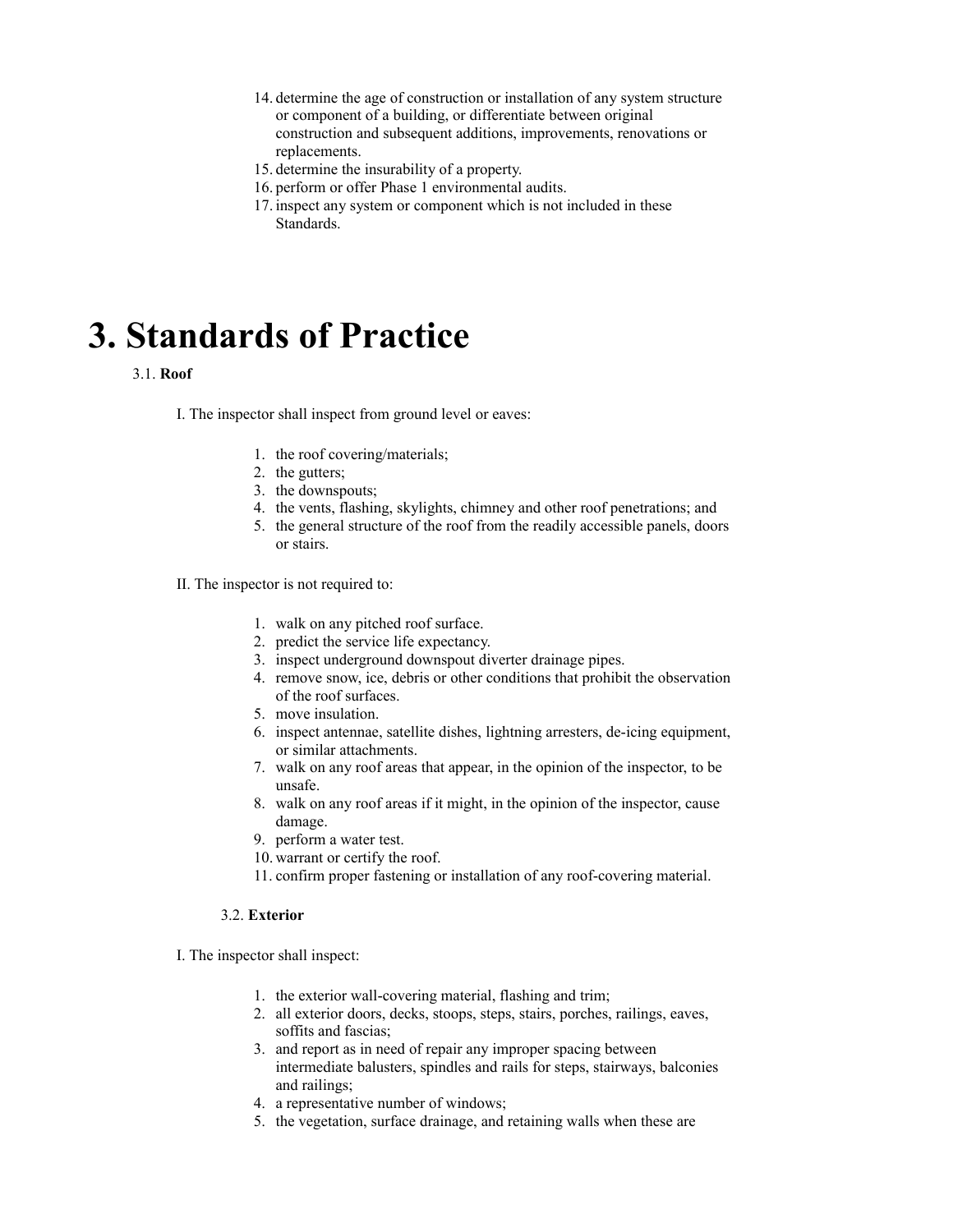- likely to adversely affect the structure;
- 6. and describe the exterior wall covering.
- II. The inspector is not required to:
	- 1. inspect or operate screens, storm windows, shutters, awnings, fences, outbuildings, or exterior accent lighting.
	- 2. inspect items, including window and door flashing, that are not visible or readily accessible from the ground.
	- 3. inspect or identify geological, geotechnical, hydrological or soil conditions.
	- 4. inspect recreational facilities or playground equipment.
	- 5. inspect seawalls, breakwalls or docks.
	- 6. inspect erosion-control or earth-stabilization measures.
	- 7. inspect for safety-type glass.
	- 8. inspect underground utilities.
	- 9. inspect underground items.
	- 10. inspect wells or springs.
	- 11. inspect solar, wind or geothermal systems.
	- 12. inspect swimming pools or spas.
	- 13. inspect waste water treatment systems, septic systems or cesspools.
	- 14. inspect irrigation or sprinkler systems.
	- 15. inspect drainfields or dry wells.
	- 16. determine the integrity of multiple-pane window glazing or thermal window seals.
	- 17. inspect any damaged glass.

#### 3.3. **Basement, Foundation & Crawlspace**

- I. The inspector shall inspect:
	- 1. the basement;
	- 2. the foundation;
	- 3. the crawlspace;
	- 4. the visible structural components;
	- 5. and report on the location of under-floor access openings;
	- 6. and report any present conditions or clear indications of active water penetration;
	- 7. for wood in contact with or near soil;
	- 8. and report any general indications of foundation movement, such as, but not limited to: sheetrock cracks, brick cracks, out-of-square door frames, and floor slopes;
	- 9. and report on any cutting, notching and boring of framing members that may present a structural or safety concern.
- II. The inspector is not required to:
	- 1. enter any crawlspaces that are not readily accessible or where entry could cause damage or pose a hazard to the inspector.
	- 2. move stored items or debris.
	- 3. operate sump pumps with inaccessible floats.
	- 4. identify size, spacing, span, location or determine adequacy of foundation bolting, bracing, joists, joist spans or support systems.
	- 5. provide any engineering or architectural service.
	- 6. report on the adequacy of any structural system or component.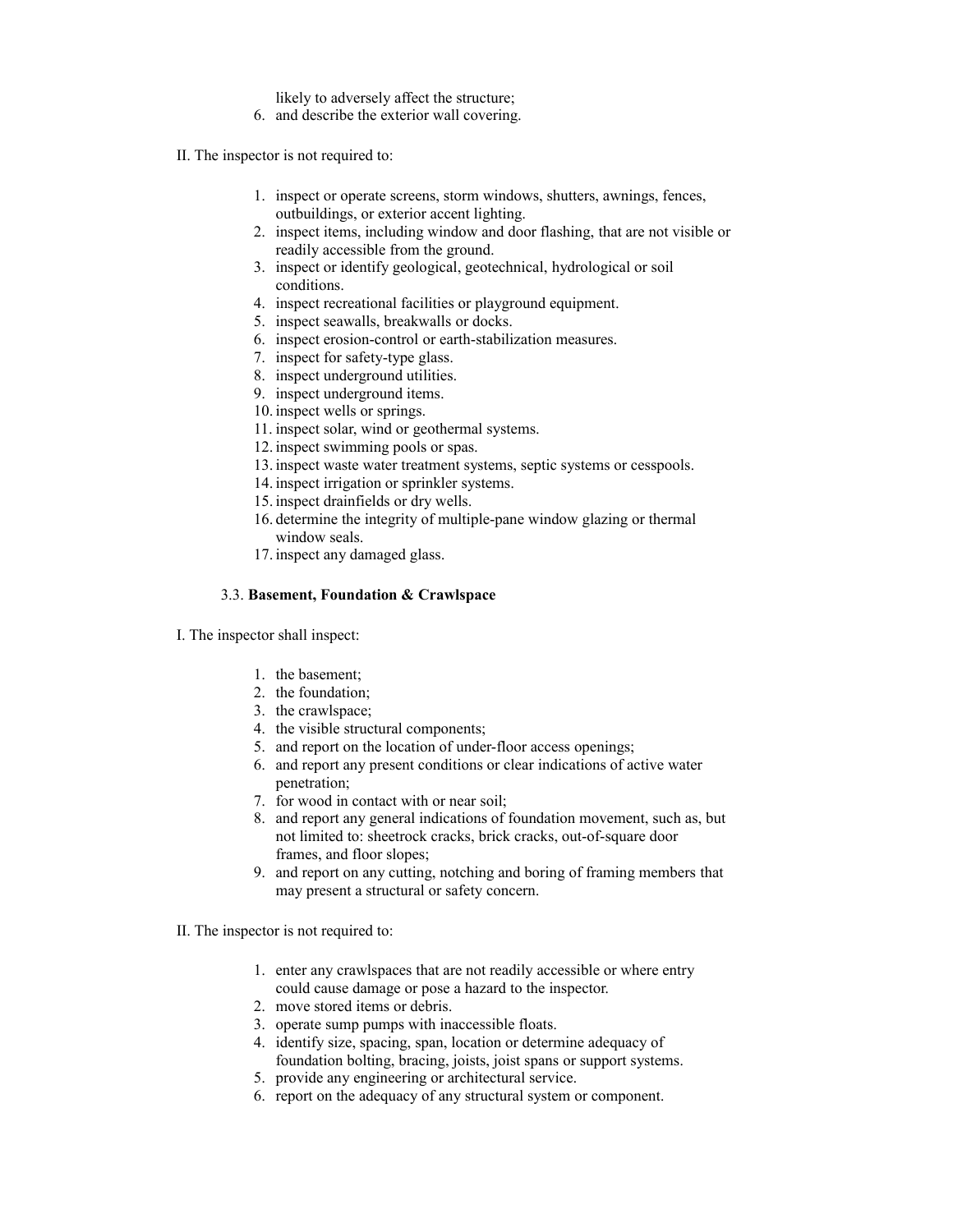### 3.4. **Heating**

I. The inspector shall inspect:

- 1. the heating systems, using normal operating controls, and describe the energy source and heating method;
- 2. and report as in need of repair heating systems that do not operate;
- 3. and report if the heating systems are deemed inaccessible.
- II. The inspector is not required to:
	- 1. inspect or evaluate the interior of flues or chimneys, fire chambers, heat exchangers, combustion air systems, fresh air intakes, humidifiers, dehumidifiers, electronic air filters, geothermal systems, or solar heating systems.
	- 2. inspect fuel tanks or underground or concealed fuel supply systems.
	- 3. determine the uniformity, temperature, flow, balance, distribution, size, capacity, BTU, or supply adequacy of the heating system.
	- 4. light or ignite pilot flames.
	- 5. activate heating, heat pump systems or other heating systems when ambient temperatures or other circumstances are not conducive to safe operation or may damage the equipment.
	- 6. override electronic thermostats.
	- 7. evaluate fuel quality.
	- 8. verify thermostat calibration, heat anticipation, or automatic setbacks, timers, programs or clocks.

#### 3.5. **Cooling**

- I. The inspector shall inspect:
	- 1. the central cooling equipment using normal operating controls.
- II. The inspector is not required to:
	- 1. determine the uniformity, temperature, flow, balance, distribution, size, capacity, BTU, or supply adequacy of the cooling system.
	- 2. inspect window units, through-wall units, or electronic air filters.
	- 3. operate equipment or systems if the exterior temperature is below 65° Fahrenheit, or when other circumstances are not conducive to safe operation or may damage the equipment.
	- 4. inspect or determine thermostat calibration, cooling anticipation, or automatic setbacks or clocks.
	- 5. examine electrical current, coolant fluids or gases, or coolant leakage.

### 3.6. **Plumbing**

- I. The inspector shall:
	- 1. determine and report whether the water supply is public or private;
	- 2. verify the presence and identify the location of the main water shut-off valve;
	- 3. inspect the water heating equipment, including venting connections, energy source supply system, and seismic bracing, and verify the presence or absence of temperature-pressure relief valves and/or Watts 210 valves;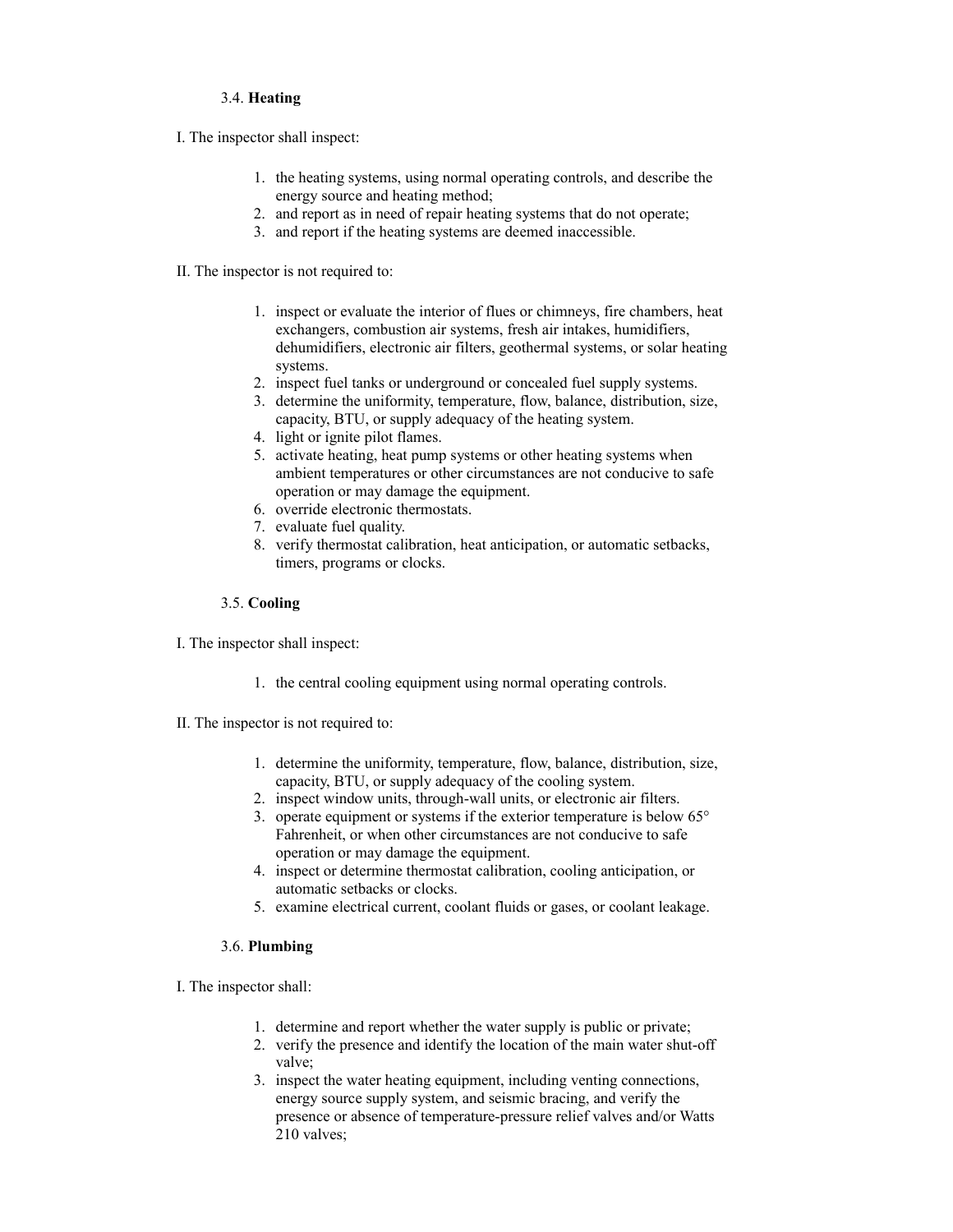- 4. inspect toilets for proper operation;
- 5. water-test sinks, tubs and showers for functional drainage;
- 6. inspect the interior water supply, including all fixtures and faucets;
- 7. inspect the drain, waste and vent systems, including all fixtures;
- 8. describe any visible fuel-storage systems;
- 9. inspect the drainage sump pumps, and test pumps with accessible floats;
- 10. inspect and describe the location of the main water supply and main fuel shut-off valves.
- 11. inspect and report as in need of repair deficiencies in the water supply by viewing the functional flow in two fixtures operated simultaneously;
- 12. inspect and report as in need of repair deficiencies in installation of hot and cold water faucets;
- 13. inspect and report as in need of repair any mechanical drain stops that are missing or do not operate if installed in sinks, lavatories and tubs; and
- 14. inspect and report any evidence that toilets are damaged, have loose connections to the floor, leak, or have tank components that do not operate.
- II. The inspector is not required to:
	- 1. light or ignite pilot flames.
	- 2. determine the size, temperature, age, life expectancy or adequacy of the water heater.
	- 3. inspect the interior of flues or chimneys, combustion air systems, water softener or filtering systems, well pumps or tanks, safety or shut-off valves, floor drains, lawn sprinkler systems, or fire sprinkler systems.
	- 4. determine the exact flow rate, volume, pressure, temperature or adequacy of the water supply.
	- 5. determine the water quality, potability or reliability of the water supply or source.
	- 6. open sealed plumbing access panels.
	- 7. inspect clothes washing machines or their connections.
	- 8. operate any valve.
	- 9. test shower pans, tub and shower surrounds or enclosures for leakage.
	- 10. evaluate the compliance with conservation, energy, or building standards, or the proper design or sizing of any water, waste or venting components, fixtures or piping.
	- 11. determine the effectiveness of anti-siphon, back-flow prevention or drain-stop devices.
	- 12. determine whether there are sufficient cleanouts for effective cleaning of drains.
	- 13. evaluate fuel storage tanks or supply systems.
	- 14. inspect wast water treatment systems.
	- 15. inspect water treatment systems or water filters.
	- 16. inspect water storage tanks, pressure pumps or bladder tanks.
	- 17. evaluate wait-time to obtain hot water at fixtures, or perform testing of any kind to water heater elements.
	- 18. evaluate or determine the adequacy of combustion air.
	- 19. test, operate, open or close safety controls, manual stop valves and/or temperature or pressure-relief valves.
	- 20. examine ancillary systems or components, such as, but not limited to, those related to solar water heating and hot water circulation.
	- 21. determine the existence or condition of polybutylene plumbing.

### 3.7. **Electrical**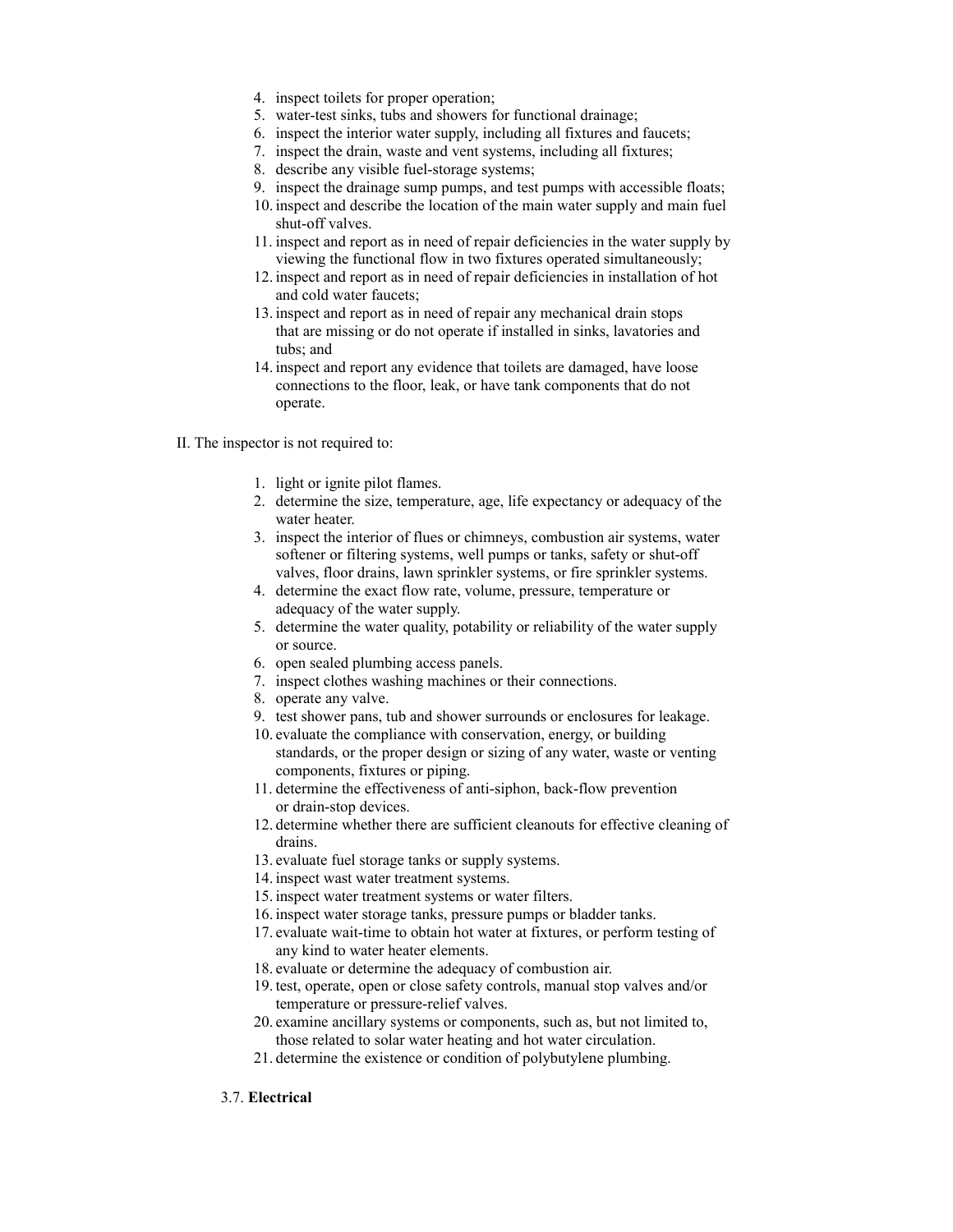#### I. The inspector shall inspect:

- 1. the service drop/lateral;
- 2. the meter socket enclosures;
- 3. the means for disconnecting the service main;
- 4. and describe the service disconnect amperage rating, if labeled;
- 5. panelboards and over-current devices (breakers and fuses);
- 6. and report on any unused circuit breaker panel openings that are not filled;
- 7. the service grounding and bonding;
- 8. a representative number of switches, lighting fixtures and receptacles, including receptacles observed and deemed to be arc-fault circuit interrupter or AFCI-protected using the AFCI test button, where possible;
- 9. and test all ground-fault circuit interrupter receptacles and circuit breakers observed and deemed to be GFCIs using a GFCI tester, where possible;
- 10. and report the presence of solid conductor aluminum branch circuit wiring, if readily visible;
- 11. and report on any tested receptacles in which power was not present, polarity was incorrect, the cover was not in place, the GFCI devices were not properly installed or did not operate properly, evidence of arcing or excessive heat, and where the receptacle was not grounded or was not secured to the wall;
- 12. the service entrance conductors and the condition of the conductor insulation;
- 13. and report the absence of smoke detectors; and
- 14.service entrance cables, and report as in need of repair deficiencies in the integrity of the insulation, drip loop, or separation of conductors at weatherheads and clearances from grade and rooftops.
- II. The inspector is not required to:
	- 1. insert any tool, probe or device into the main panelboard, subpanels, distribution panelboards, or electrical fixtures.
	- 2. operate electrical systems that are shut down.
	- 3. remove panelboard cabinet covers or dead fronts, if they are not readily accessible.
	- 4. operate or re-set over-current protection devices or overload devices.
	- 5. operate non-accessible smoke detectors.
	- 6. measure or determine the amperage or voltage of the main service equipment, if not visibly labeled.
	- 7. inspect the fire and alarm system or components.
	- 8. inspect the ancillary wiring or remote control devices.
	- 9. activate any electrical systems or branch circuits that are not energized.
	- 10. inspect low-voltage systems, electrical de-icing tapes, swimming pool wiring, or any time-controlled devices.
	- 11. verify the service ground.
	- 12. inspect private or emergency electrical supply sources, including, but not limited to: generators, windmills, photovoltaic solar collectors, or battery or electrical storage facility.
	- 13. inspect spark or lightning arrestors.
	- 14. inspect or test de-icing equipment.
	- 15. conduct voltage-drop calculations.
	- 16. determine the accuracy of labeling.
	- 17. inspect exterior accent lighting.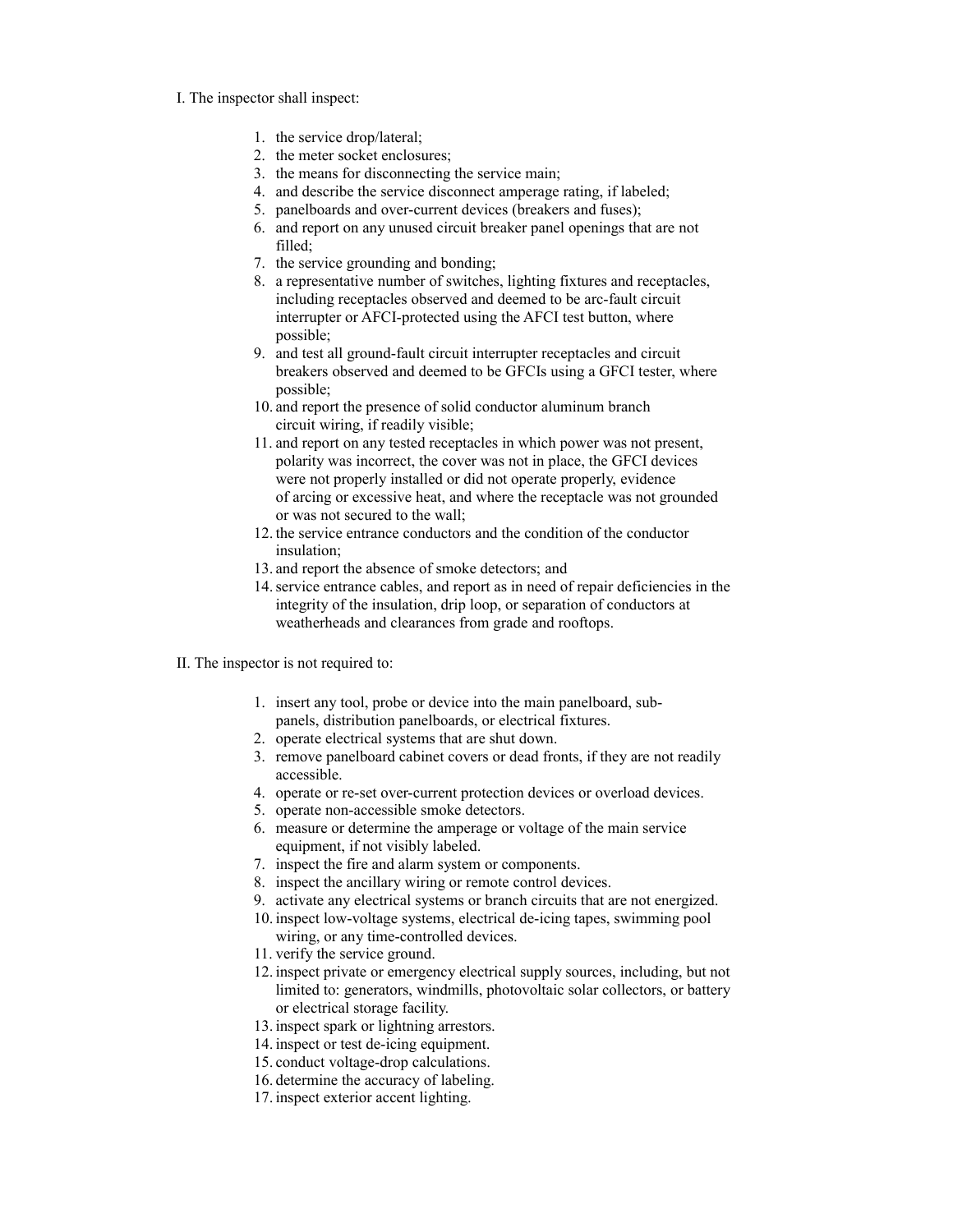#### 3.8. **Fireplace**

I. The inspector shall inspect:

- 1. the fireplace, and open and close the damper door, if readily accessible and operable;
- 2. hearth extensions and other permanently installed components;
- 3. and report as in need of repair deficiencies in the lintel, hearth and material surrounding the fireplace, including the fireplace opening's clearance from visible combustible materials.
- II. The inspector is not required to:
	- 1. inspect the flue or vent system.
	- 2. inspect the interior of chimneys or flues, fire doors or screens, seals or gaskets, or mantels.
	- 3. determine the need for a chimney sweep.
	- 4. operate gas fireplace inserts.
	- 5. light pilot flames.
	- 6. determine the appropriateness of any installation.
	- 7. inspect automatic fuel-feed devices.
	- 8. inspect combustion and/or make-up air devices.
	- 9. inspect heat-distribution assists, whether gravity-controlled or fanassisted.
	- 10. ignite or extinguish fires.
	- 11. determine the adequacy of drafts or draft characteristics.
	- 12. move fireplace inserts, stoves or firebox contents.
	- 13. perform a smoke test.
	- 14. dismantle or remove any component.
	- 15. perform a National Fire Prevention Association (NFPA)-style inspection.
	- 16. perform a Phase I fireplace and chimney inspection.

### 3.9. **Attic, Ventilation & Insulation**

- I. The inspector shall inspect:
	- 1. the insulation in unfinished spaces;
	- 2. for the presence of attic ventilation;
	- 3. mechanical ventilation systems;
	- 4. and report on the general absence or lack of insulation in unfinished spaces.
- II. The inspector is not required to:
	- 1. enter the attic or any unfinished spaces that are not readily accessible, or where entry could cause damage or pose a safety hazard to the inspector, in his or her opinion.
	- 2. move, touch or disturb insulation.
	- 3. move, touch or disturb vapor retarders.
	- 4. break or otherwise damage the surface finish or weather seal on or around access panels or covers.
	- 5. identify the composition or exact R-value of insulation material.
	- 6. activate thermostatically operated fans.
	- 7. determine the types of materials used in insulation or wrapping of pipes, ducts, jackets, boilers or wiring.
	- 8. determine the adequacy of ventilation.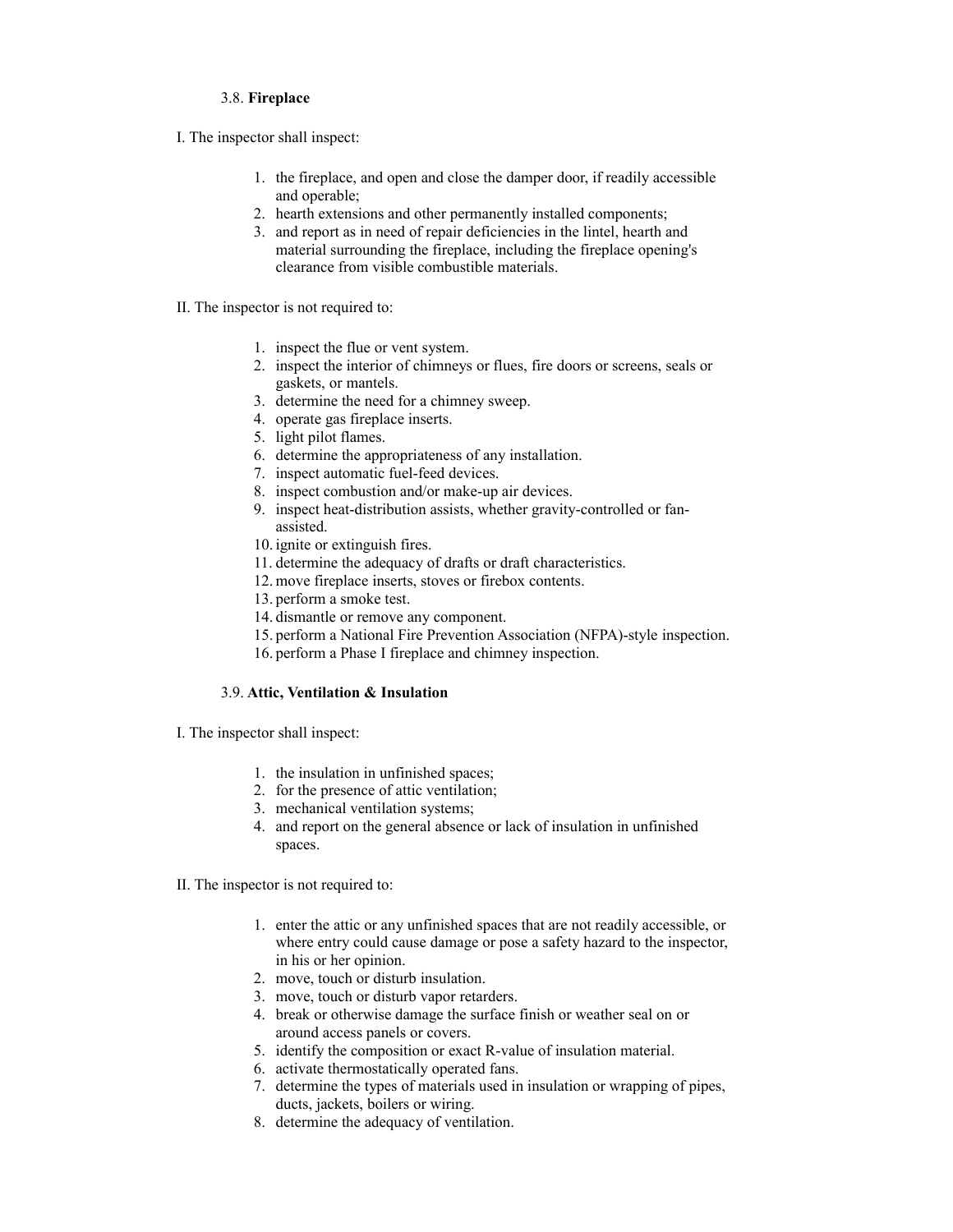#### 3.10. **Doors, Windows & Interior**

I. The inspector shall:

- 1. open and close a representative number of doors and windows;
- 2. inspect the walls, ceilings, steps, stairways and railings;
- 3. and report as in need of repair any improper spacing between intermediate balusters, spindles and rails for steps, stairways and railings;
- 4. inspect garage doors and garage door openers by operating using the installed automatic door control;
- 5. and report as improper any photoelectric safety sensor that fails to respond adequately to testing;
- 6. and report as in need of repair any door locks or side ropes that have not been removed or disabled when the garage door opener is in use;
- 7. and report as in need of repair any windows that are obviously fogged or display other evidence of broken seals.
- II. The inspector is not required to:
	- 1. inspect paint, wallpaper, window treatments or finish treatments.
	- 2. inspect central vacuum systems.
	- 3. inspect for safety glazing.
	- 4. inspect security systems or components.
	- 5. evaluate the fastening of countertops, cabinets, sink tops or fixtures.
	- 6. move furniture, stored items, or any coverings, such as carpets or rugs, in order to inspect the concealed floor structure.
	- 7. move suspended-ceiling tiles.
	- 8. inspect or move any household appliances.
	- 9. inspect or operate equipment housed in the garage, except as otherwise noted.
	- 10. verify or certify proper operation of any pressure-activated auto-reverse or related safety feature of a garage door.
	- 11. operate or evaluate any security bar release and opening mechanisms, whether interior or exterior, including their compliance with local, state or federal standards.
	- 12. operate any system, appliance or component that requires the use of special keys, codes, combinations or devices.
	- 13. operate or evaluate self-cleaning oven cycles, tilt guards/latches, or signal lights.
	- 14. inspect microwave ovens or test leakage from microwave ovens.
	- 15. operate or examine any sauna, steam-generating equipment, kiln, toaster, ice maker, coffee maker, can opener, bread warmer, blender, instant hotwater dispenser, or other small, ancillary devices.
	- 16. inspect elevators.
	- 17. inspect remote controls.
	- 18. inspect appliances.
	- 19. inspect items not permanently installed.
	- 20. discover firewall compromises.
	- 21. inspect pools, spas, recreational or stand-alone equipment.
	- 22. come into contact with any pool or spa water in order to determine the system's structure or components.
	- 23. determine the adequacy of whirlpool or spa jets, water force, or bubble effect.
	- 24. determine the structural integrity or leakage of a pool or spa.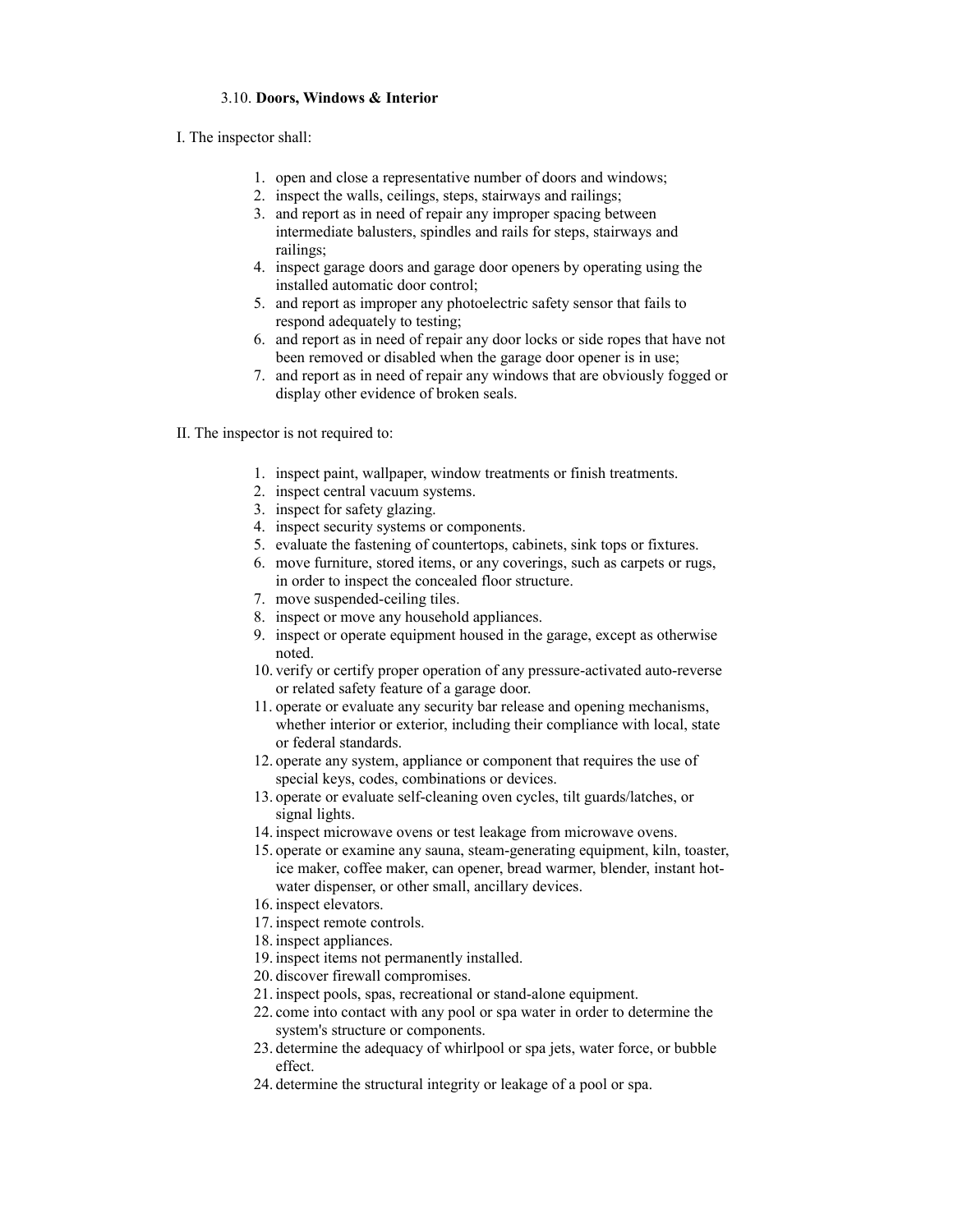# **4. Glossary of Terms**

4.1. **accessible:** can be approached or entered by the inspector safely, without difficulty, fear or danger.

4.2. **activate:** to turn on, supply power, or enable systems, equipment or devices to become active by normal operating controls. Examples include turning on the gas or water supply valves to the fixtures and appliances, and activating electrical breakers or fuses.

4.3. **adversely affect:** to constitute, or potentially constitute, a negative or destructive impact.

4.4. **alarm system:** warning devices, installed or freestanding, including, but not limited to: carbon monoxide detectors, flue gas and other spillage detectors, security equipment, ejector pumps, and smoke alarms.

4.5. **appliance:** a household device operated by the use of electricity or gas. Not included in this definition are components covered under central heating, central cooling or plumbing.

4.6. **architectural service:** any practice involving the art and science of building design for construction of any structure or grouping of structures, and the use of space within and surrounding the structures or the design, design development, preparation of construction contract documents, and administration of the construction contract.

4.7. **component:** a permanently installed or attached fixture, element or part of a system.

4.8. **condition:** the visible and conspicuous state of being of an object.

4.9. **crawlspace:** the area within the confines of the foundation and between the ground and the underside of the lowest floor's structural component.

4.10. **decorative:** ornamental; not required for the operation of essential systems or components of a home.

4.11. **describe:** to report in writing a system or component by its type or other observed characteristics in order to distinguish it from other components used for the same purpose.

4.12. **determine:** to arrive at an opinion or conclusion pursuant to examination.

4.13. **dismantle:** to open, take apart or remove any component, device or piece that would not typically be opened, taken apart or removed by an ordinary occupant.

4.14. **engineering service:** any professional service or creative work requiring engineering education, training and experience, and the application of special knowledge of the mathematical, physical and engineering sciences to such professional service or creative work as consultation, investigation, evaluation, planning, design and supervision of construction for the purpose of assuring compliance with the specifications and design, in conjunction with structures, buildings, machines, equipment, works or processes.

4.15. **enter:** to go into an area to observe visible components.

4.16. **evaluate:** to assess the systems, structures and/or components of a dwelling.

4.17. **examine:** to visually look (see **inspect**).

4.18. **foundation:** the base upon which the structure or wall rests; usually masonry, concrete or stone, and generally partially underground.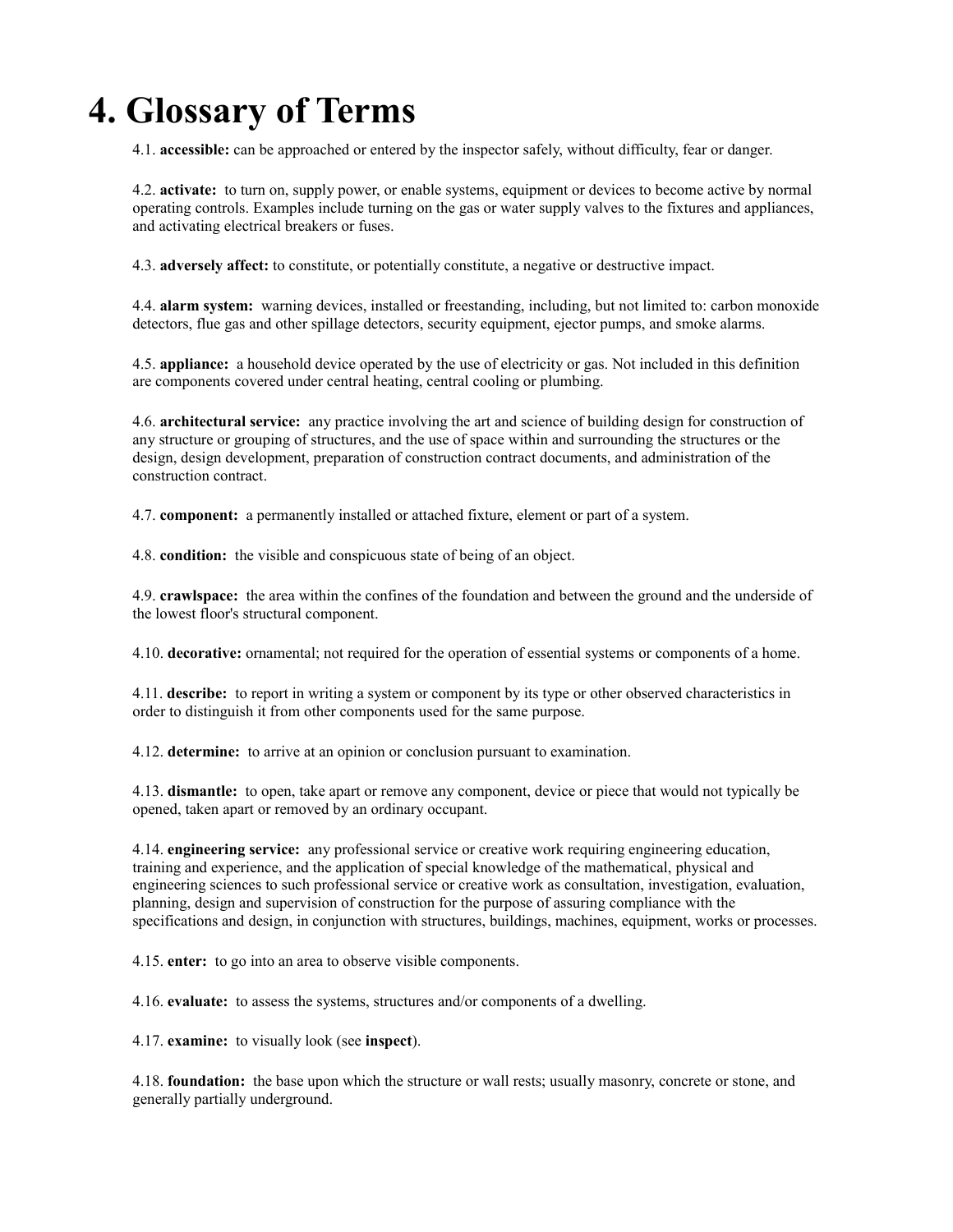4.19. **function:** the action for which an item, component or system is specially fitted or used, or for which an item, component or system exists; to be in action or perform a task.

4.20. **functional:** performing, or able to perform, a function.

4.21. **home inspection:** the process by which an inspector visually examines the readily accessible systems and components of a home and operates those systems and components utilizing these Standards of Practice as a guideline.

4.22. **household appliances:** kitchen and laundry appliances, room air conditioners, and similar appliances.

4.23. **inspect:** to visually look at readily accessible systems and components safely, using normal operating controls, and accessing readily accessible panels and areas, in accordance with these Standards of Practice.

4.24. **inspected property:** the readily accessible areas of the buildings, site, items, components and systems included in the inspection.

4.25. **inspector:** one who performs a real estate inspection.

4.26. **installed:** attached or connected such that the installed item requires a tool for removal.

4.27. **material defect:** a condition of a residential real property or any portion of it that would have a significant adverse impact on the value of the real property or that involves an unreasonable risk to people on the property. The fact that a structural element, system or subsystem is near, at or beyond the end of its normal useful life is not, by itself, a material defect.

4.28. **normal operating controls:** devices, such as thermostats, that would be operated by ordinary occupants which require no specialized skill or knowledge.

4.29. **observe:** to see through visually directed attention.

4.30. **operate:** to cause systems to function or turn on with normal operating controls.

4.31. **readily accessible:** an item or component that is, in the judgment of the inspector, capable of being safely observed without the removal of obstacles, detachment or disengagement of connecting or securing devices, or other unsafe or difficult procedures to gain access.

4.32. **recreational facilities:** spas, saunas, steam baths, swimming pools, tennis courts, playground equipment, and other exercise, entertainment and athletic facilities.

4.33. **report:** a written communication (possibly including images) of any material defects observed during the inspection.

4.34. **representative number:** a sufficient number to serve as a typical or characteristic example of the item(s) inspected.

4.35. **safety glazing:** tempered glass, laminated glass, or rigid plastic.

4.36. **shut down:** turned off, unplugged, inactive, not in service, not operational, etc.

4.37. **structural component:** a component that supports non-variable forces or weights (dead loads) and variable forces or weights (live loads).

4.38. **system:** an assembly of various components which function as a whole.